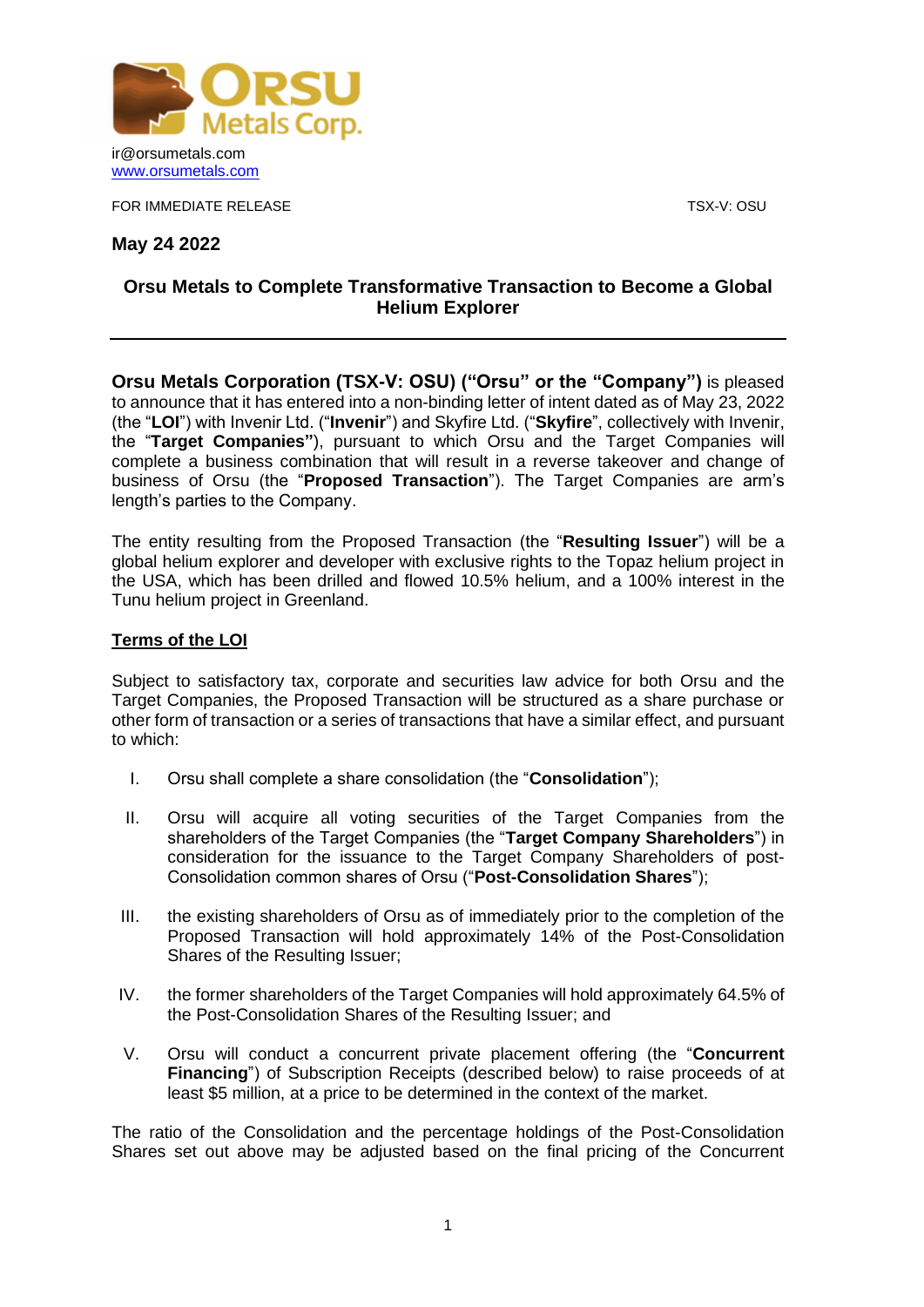

Financing. Certain of the Post-Consolidation Shares will be subject to escrow and resale restrictions pursuant to the policies of the TSX Venture Exchange (the "**Exchange**").

The LOI also provides that effective on closing of the Proposed Transaction, the Company will, among other things: (i) change its name to a name requested by the Target Companies and acceptable to applicable regulatory authorities; (ii) reconstitute its board of directors with nominees of the Target Companies; (iii) replace certain officers of the Company on closing of the Proposed Transaction with nominees of the Target Companies; and (iv) immediately following closing of the Proposed Transaction complete the sale of the Company's existing assets (as described below).

The proceeds of the Concurrent Financing will be placed in escrow until the Proposed Transaction closes, at which time the proceeds will be released to the Company and the subscription receipts will automatically be converted into Post-Consolidation Shares. If the Proposed Transaction does not close the escrow funds will be returned to the subscribers.

Completion of the Proposed Transaction is subject to a number of conditions, including receipt of all necessary regulatory approvals, including shareholder approval if required, execution of related transaction documents, approval of the Exchange, disposition of the Company's existing assets, there being no adverse material change in the affairs of the parties and completion of satisfactory due diligence by each of the parties.

Pursuant to the LOI, each of the Target Companies and Orsu agreed to (i) use commercially reasonable efforts to negotiate the terms of a definitive agreement reflecting the terms of the LOI and other representations and warranties, covenants and conditions that are customary for a transaction of this nature for execution as soon as practicable; (ii) conduct their respective businesses in the ordinary course; and (iii) not enter into negotiations or solicit any expressions of interest for any transaction competitive to the Proposed Transaction.

The LOI shall terminate upon any party notifying the others that it is not satisfied with the results of its due diligence investigation by June 30, 2022.

Further details of the Proposed Transaction will be included in subsequent news releases and disclosure documents (which will include business and financial information in respect of the Target Companies) to be filed by the Company in connection with the Proposed Transaction.

#### **Board and Management**

Invenir and Skyfire were created and are managed by the founders of Helium One Global Ltd. (LSE:HE1). As the first dedicated explorers for helium, their global database and knowledge led to the formation of Invenir and Skyfire.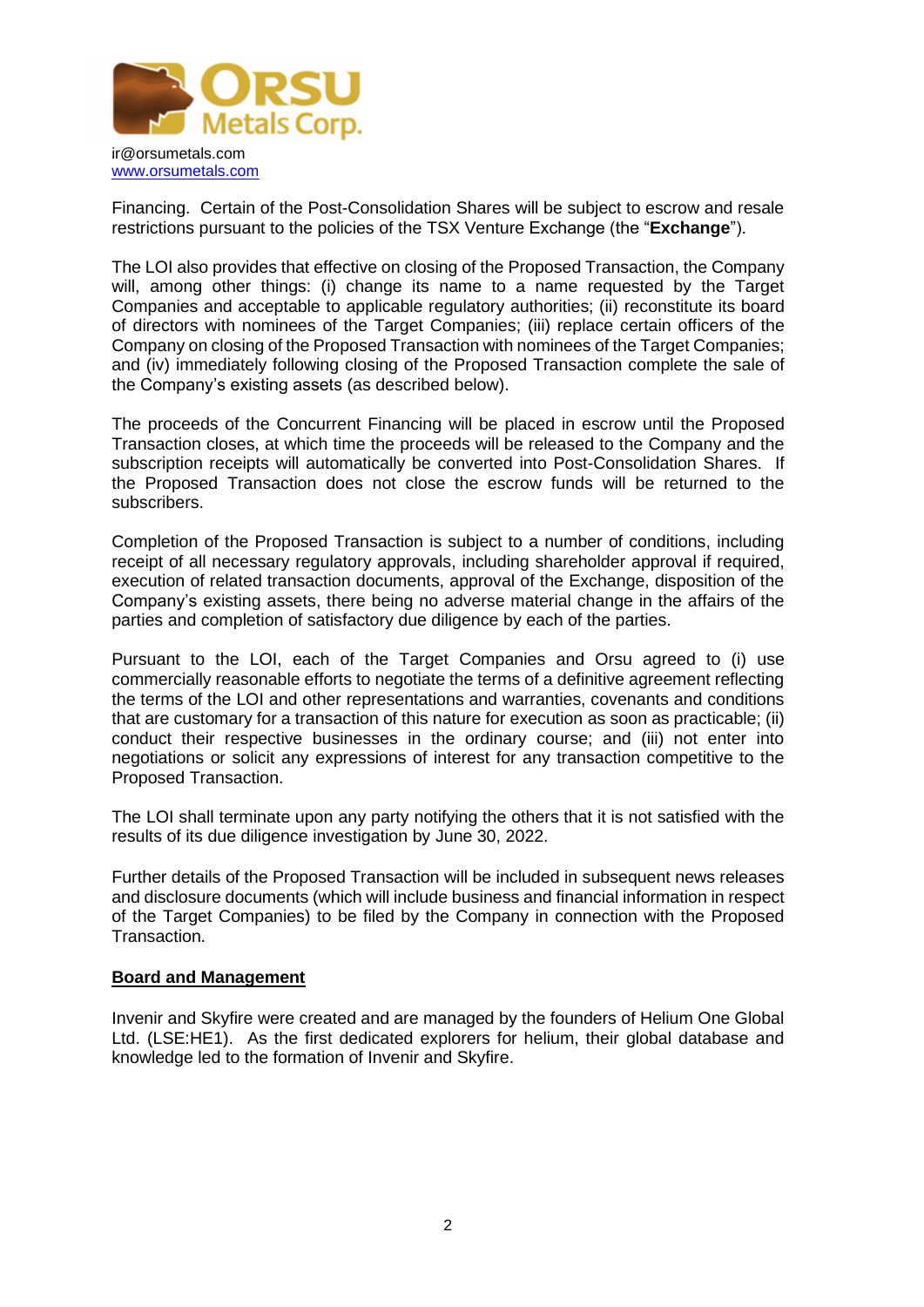

### **Description of the Target Companies**

#### *Invenir Ltd.*

Invenir Ltd. is registered in England and Wales and is the indirect holder of an option to lease agreement of the Topaz helium project in Minnesota, USA. There is a royalty of 0.5% on production, which can be reduced to 0.25% upon payment of US\$100,000.

#### Invenir's Topaz Project

**Discovery** 

- In 2011, gas flow was encountered while drilling for base metals in Minnesota. The well was sealed, and samples of the gas sent for analysis.
	- Gas analysis confirmed 10.5% helium
	- Gas flowed for 4-5 days with no apparent reduction in pressure
	- All casing removed and well cemented
	- Gas analysis indicated CO2, N2 and helium as main constituents



Figure 1 Location of the Topaz Project discovery well site in Minnesota.

- Discovery well in the exclusive option area
	- A total of 3,065 acres
- Applications lodged for Federal (BLM) blocks
	- A total of 1,748 acres
- Permitting in place for drilling in 2022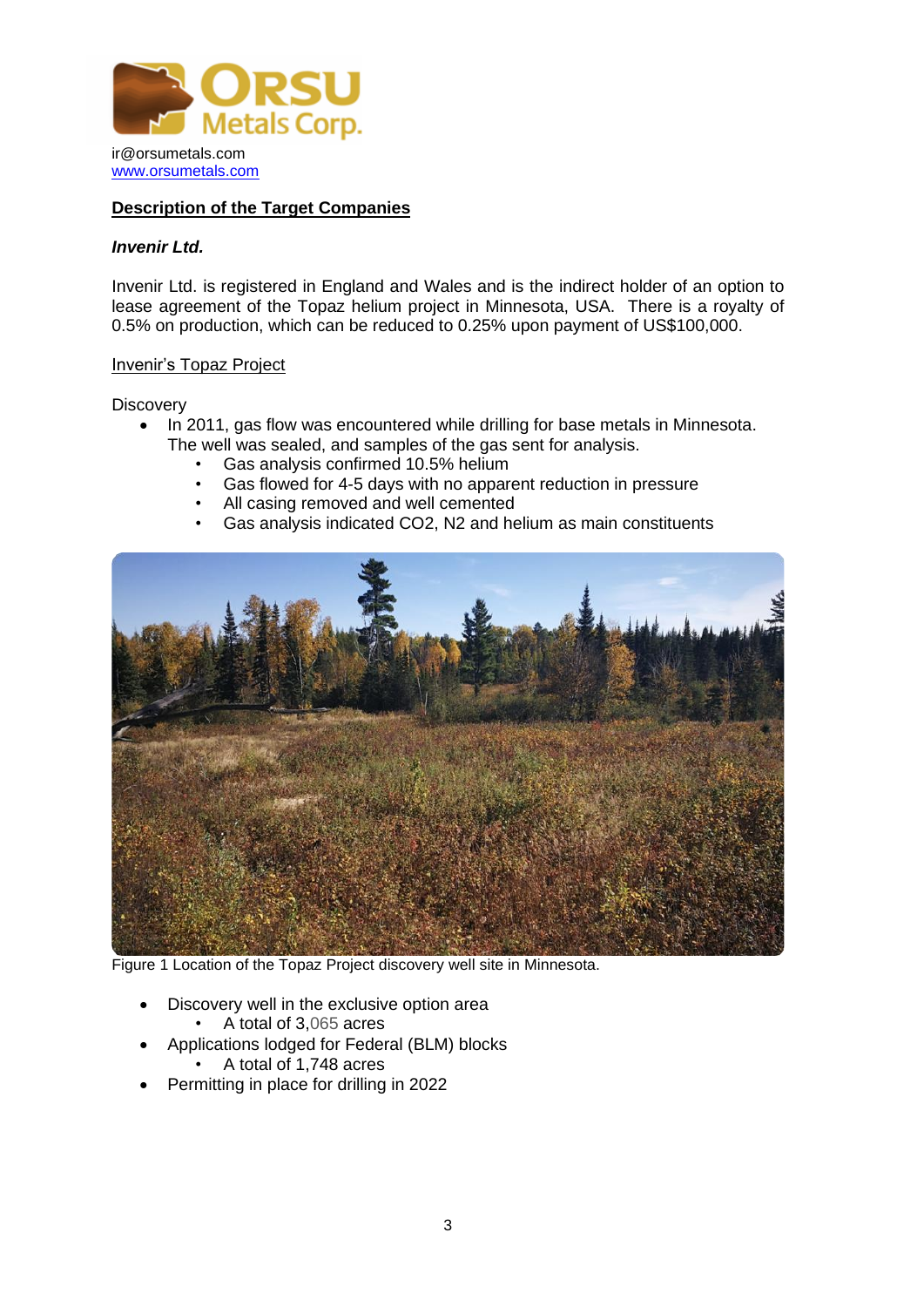

## *Skyfire Ltd.*

Skyfire Ltd is registered in England and Wales and is the direct 100% owner of exclusive Mineral Exploration License 2021/45 on the Tunu helium and hydrogen project in Greenland.

## Skyfire's Tunu Project



**Figure 2 Location map, showing existing seismic lines, for the Tunu Project in Greenland.**

- First mover for helium and hydrogen in Greenland
	- On track to be a top three licence holder in the country (7,447km2 combined granted + application)
- Government support as Greenland pivots away from hydrocarbon exploration
- Licences specify helium + hydrogen rights, plus all other minerals (excluding hydrocarbons and radioactive elements)
- Access to abundant existing data
	- Incl. gas geochemistry, extensive 2D seismic & airborne geophysics
- Experience
	- Management team with significant Greenland experience in place
- 1,799 line km onshore (shot in 1985-1989 by ARCO) (Plus airborne surveys)
- Historic (1925) measurements from these thermal springs indicated predominately nitrogen plus noble gases composition (no hydrocarbons)*.*
- Within the licence area are peridotites (ultramafic rock) which are excellent natural hydrogen source rocks – in proximity to thermal springs.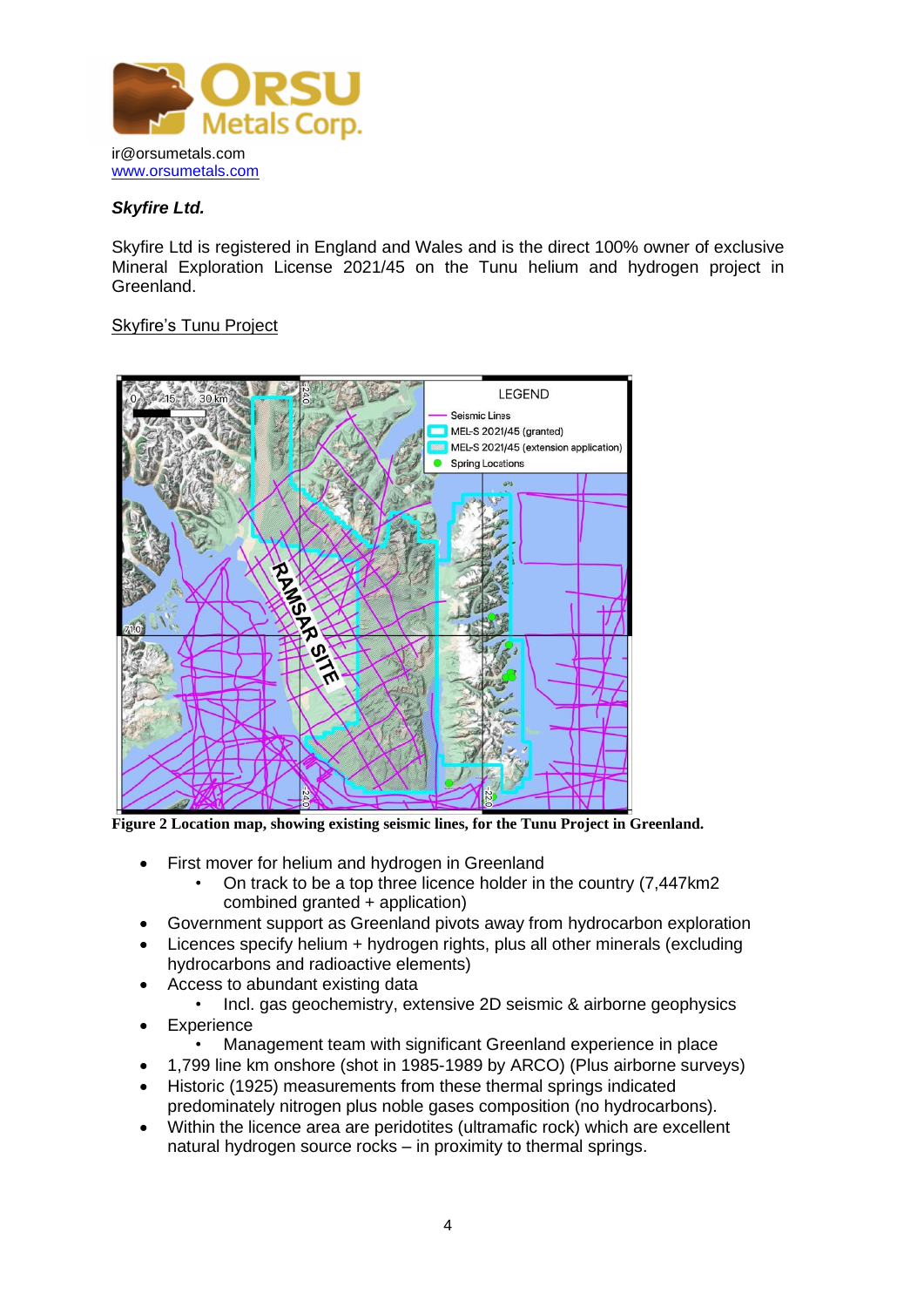

## **Helium**

Helium is a rare and vital element in many critical applications in the medical, science, aerospace, and high-tech manufacturing sectors around the world. The dynamics of the helium market in North America and around the world are changing quickly as North American supplies are falling, demand is expected to increase, and the world is looking for new sources of helium. Helium is abundant in the universe however is extremely rare on earth. With numerous industrial and technological applications, helium combines a unique blend of characteristics which cannot be substituted by any other element making it a high-value commodity. The last auction of crude helium from the USA Bureau of Land Management (BLM) occurred in FY2019 with an average price of USD\$280 per thousand cubic feet, an increase of 135% from the previous year's result. Since then, the BLM has ceased public auctions, instead limiting what helium remains to Federal use, due to the shortage. New applications for helium are expected to further intensify demand, further highlighting the strategic value of the resulting issuer's assets, which have demonstrated potential to host large volumes of helium, without being reliant on natural gas production.

### **Planned Disposition of the Company's Existing Assets**

Since the Company's March 8, 2022, press release regarding the effects on the Company of the Russian invasion of Ukraine, the Company has been monitoring the evolving situation and assessing the risks associated with these sanctions and their impact on the Company's operations in Russia.

After considering the anticipated risks and benefits of alternatives to the Proposed Transaction, including continuing maintaining the Company's existing interest in the Sergeevskoe gold project in Russia, it was determined by a special committee of independent directors of Orsu (the "**Special Committee**") that given the sanctions made against Russia and Russia's invasion of Ukraine, neither of which are expected to be resolved soon, and the Company's limited cash treasury and inability to raise additional equity financing as a result of the Russia sanctions, continuing with the development of the Sergeevskoe project is not an option.

The Special Committee negotiated the sale (the "**Disposition**") of Orsu's 90% interest in the Sergeevskoe gold project (the "**Majority Interest**") to the holders of the other 10% interest in the project (the "**Buyers**") pursuant to a share purchase agreement (the "**SPA**"). The SPA provides that the Buyer's will acquire the Majority Interest from Orsu for nominal consideration on closing, but will pay contingent consideration of up to a maximum US\$4.5 million to Orsu in the event that the Buyers sell the Russian Asset within five years from closing to a non-sanctioned third-party buyer. The Disposition will be completed immediately following the completion of the Proposed Transaction.

The Buyers include Sergei Stefanovich and Vladimir Pakhomov, both of whom are directors of the Company, and therefore the Disposition will constitute a related party transaction pursuant to Multilateral Instrument 61-101 – *Protection of Minority Shareholders in Special Transactions* ("MI 61-101"). The Disposition and the SPA were reviewed and approved by the Special Committee, all of whom are independent of the Buyers.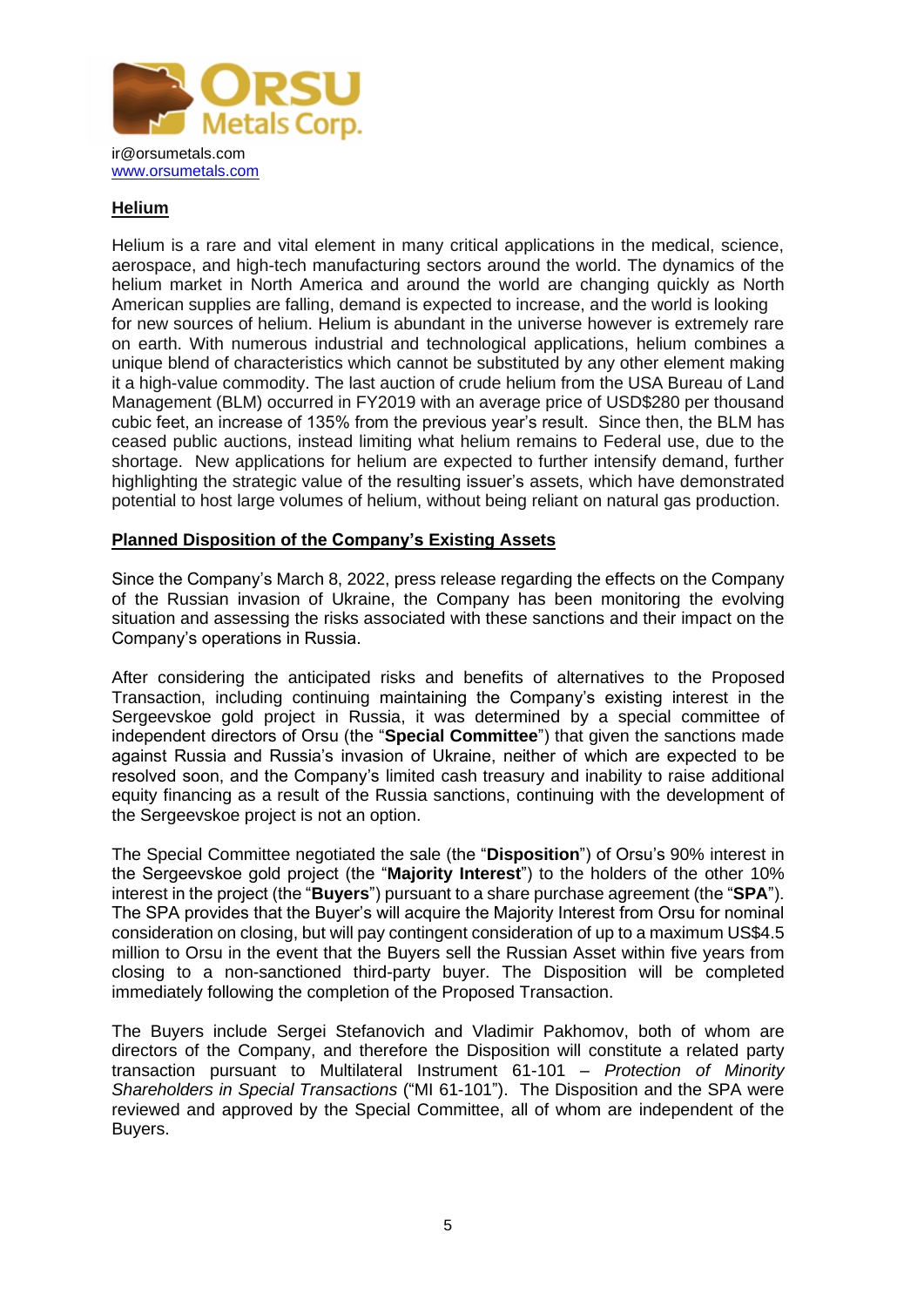

Because the Disposition will be a related party transaction pursuant to MI 61-101, certain shareholder approval and valuation requirements would apply to the Disposition pursuant to MI 61-101, unless an exemption is available therefrom under the terms of MI 61-101. The Company intends to rely on the exemptions from the formal valuation and minority approval requirements in Sections 5.5(b) (*Issuer Not Listed on Specified Markets*) and 5.7(1)(e) (*Financial Hardship*) of MI 61-101.

It is anticipated that the common shares of Orsu will remain halted until all necessary filings in respect of the Proposed Transaction have been accepted by applicable regulatory authorities.

### **ON BEHALF OF THE BOARD**

Sergei Stefanovich Managing Director

# ------------------------------------------------------------------------------------------------------------

#### **For further information, please contact:**

Doris Meyer, at 1-604-536-2711 ext 3 or email: [doris@gocs.ca.](mailto:doris@gocs.ca)

*Neither the TSX Venture Exchange nor its Regulation Services Provider (as that term is defined in the policies of the TSX Venture Exchange) accepts responsibility for the adequacy or accuracy of this release.*

All information contained in this news release with respect to the Target Companies was supplied by the Target Companies for inclusion herein and the Company has relied on the accuracy of such information without independent verification.

As noted above, completion of the Proposed Transaction is subject to a number of conditions, including but not limited to, Exchange acceptance of the Proposed Transaction. The Proposed Transaction cannot close until the required regulatory approval is obtained in respect of the applicable matters. There can be no assurance that the Proposed Transaction will be completed as proposed or at all.

Investors are cautioned that, except as disclosed in the filing statement of the Company to be prepared in connection with the Proposed Transaction, any information released or received with respect to the Proposed Transaction may not be accurate or complete and should not be relied upon. Trading in the securities of Orsu should be considered highly speculative.

The Exchange has in no way passed upon the merits of the Proposed Transaction and has neither approved nor disapproved the contents of this press release. Neither the Exchange nor the Market Regulator (as that term is defined in the policies of the Exchange) accepts responsibility for the adequacy or accuracy of this release.

#### **Forward-Looking Information:**

This press release may include "forward-looking information" (as that term is defined by Canadian securities legislation), concerning the Company's business. Forward-looking information in this news release includes, but is not limited to, statements regarding the Proposed Transaction, the Disposition, the description of the Target Companies and information regarding the management, business and operations of the Resulting Issuer. Forward-looking information is based on certain